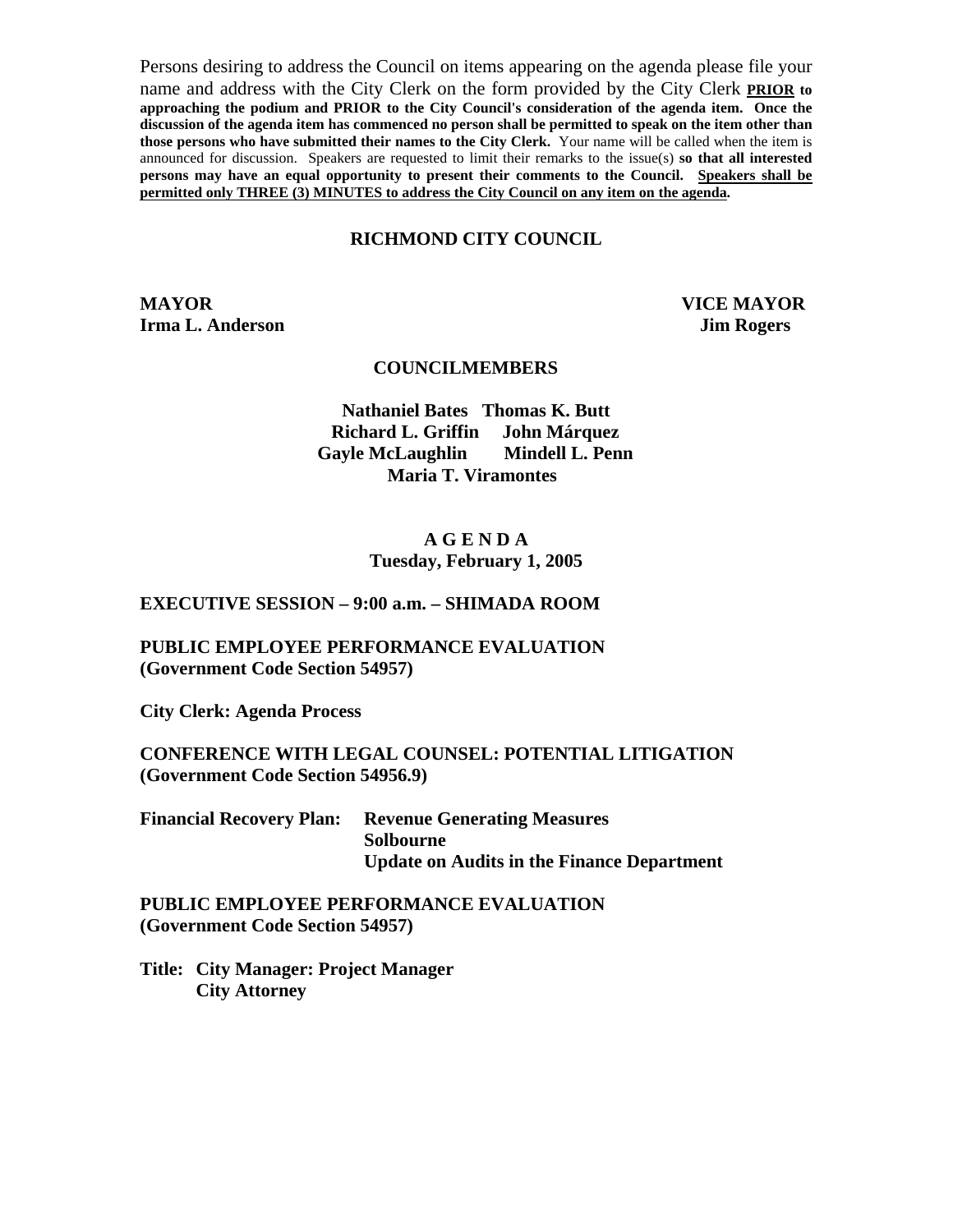## **OPEN SESSION - 7:00 p.m. - COUNCIL CHAMBER**

## **A. ROLL CALL**

#### **B. COUNCILMEMBER'S CODE OF CONDUCT**

 **"I solemnly pledge to conduct all City matters fairly, responsibly and impartially; to carry out the business of the City in an orderly and efficient manner; to treat my colleagues, citizens, and City staff with dignity and respect; through debate, discussion, and dialogue instill public confidence and integrity in the process of City government; and to serve the citizens of Richmond to the best of my ability."** 

## **C. APPROVAL OF MINUTES**

**C-1.** Regular meeting held January 25, 2005.

## **D. STATEMENT OF CONFLICT OF INTEREST**

## **E. AGENDA REVIEW**

# **F. REPORT FROM CITY ATTORNEY OF FINAL DECISIONS MADE AND NON-CONFIDENTIAL DISCUSSIONS HELD DURING EXECUTIVE SESSION.**

## **G. PRESENTATIONS, PROCLAMATIONS, AND COMMENDATIONS**

- **G-1.** Proclamation naming February as "American Heart Month" in the City of Richmond– Mayor Anderson (620-6503).
- **G-2.** Proclamation in recognition of Judy Hart as the first Superintendent of the Rosie the Riveter/WWII Home Front National Historical Park and on her retirement after 28 years of service to the National Park Service – Mayor Anderson (620-6503).

## **H. REPORTS OF STANDING COMMITTEES AND MAYOR**

- **H-1.** Public Safety and Public Services Standing Committee.
- **H-2.** Finance, Administrative Services, and Economic Development Standing Committee.
- **H-3.** Rules and Procedures Standing Committee.
- **H-4.** Report from the Mayor.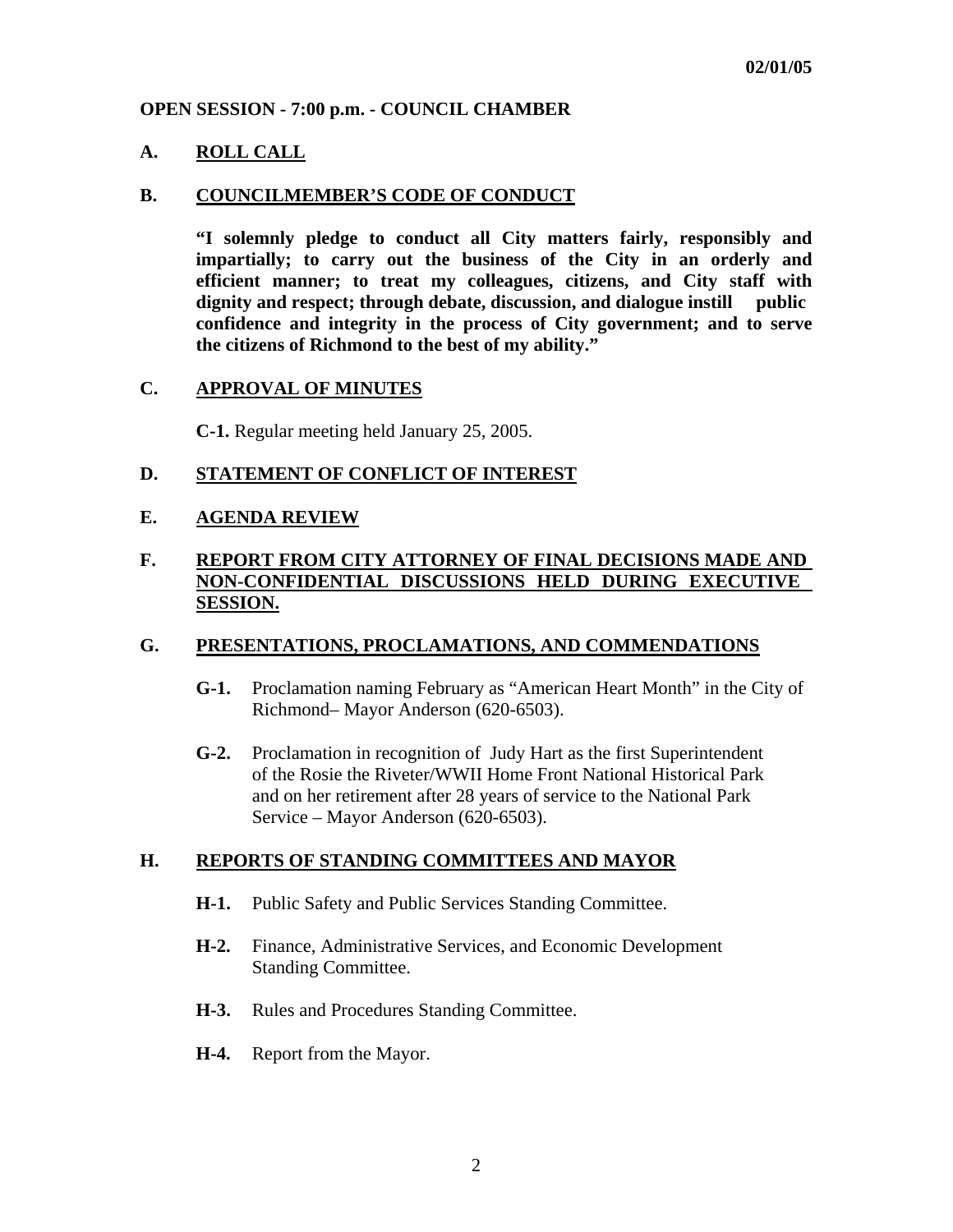# **I. CONSENT CALENDAR**

 **Consent Calendar items are considered routine and will be enacted, approved or adopted by one motion unless a request for removal for discussion or explanation is received from the audience or the Council.** 

- **I-1. ACCEPT** work completed by Cleary Brothers Landscape for the Monterey and Mendocino Parks Rehabilitation. Work was completed on November 30, 2004 – Parks and Landscaping (Sharon West 231-3076).
- **I-2.** APPROVE an amendment to an existing contract with Oakland Private Industry Council to extend the term period from September 22, 2004, through September 21, 2005, to July 1, 2005, through September 22, 2005 - Employment and Training (Sal Vaca 307-8006).
- **I-3. AWARD** contract to Cleary Brothers Landscape, Inc., for construction of Southside Community Park. Total amount of contract will not exceed \$922,458 – Parks and Landscaping (Sharon West 231-3076).
- **I-4. ORDINANCE** amending Chapter 15.04 of the Richmond Municipal Code pertaining to Conditional Use Permits for Alcoholic Beverage Sales – **Second Reading -** City Council/Planning (Tom Butt 236-7435/Barry Cromartie 620-6751).
- **I-5. ORDINANCE** amending Section 9.22.110 (Public Nuisance/ Abatement) to provide a reward for information resulting in the arrest or citation of an individual who has violated any provision of Chapter 9.22 and ultimately pays a fine or a fee – **Second Reading** – City Attorney's Office (Everett Jenkins 620-6509).
- **I-6. DENY** claims against the City of Richmond by: (1) Cheryl Collier, (2) Corey Pinkins, and (3) CSAA Insurance representing Kiong Phoen – Risk Management (Steve Kochly 271-8811).

# **J. OPEN FORUM FOR PUBLIC COMMENT**

Anyone wishing to address the City Council must submit a request to the City Clerk prior to commencement of the item. **Each speaker will be limited to a Maximum of Two (2) Minutes. The Maximum Number of Requests will be limited to fifteen (15), and the total amount of time for Open Forum will be Thirty (30) Minutes. SPEAKERS MUST SPEAK ON ITEMS THAT ARE NOT ON THE AGENDA.** 

# **K. PUBLIC HEARINGS**

**L. AGREEMENTS**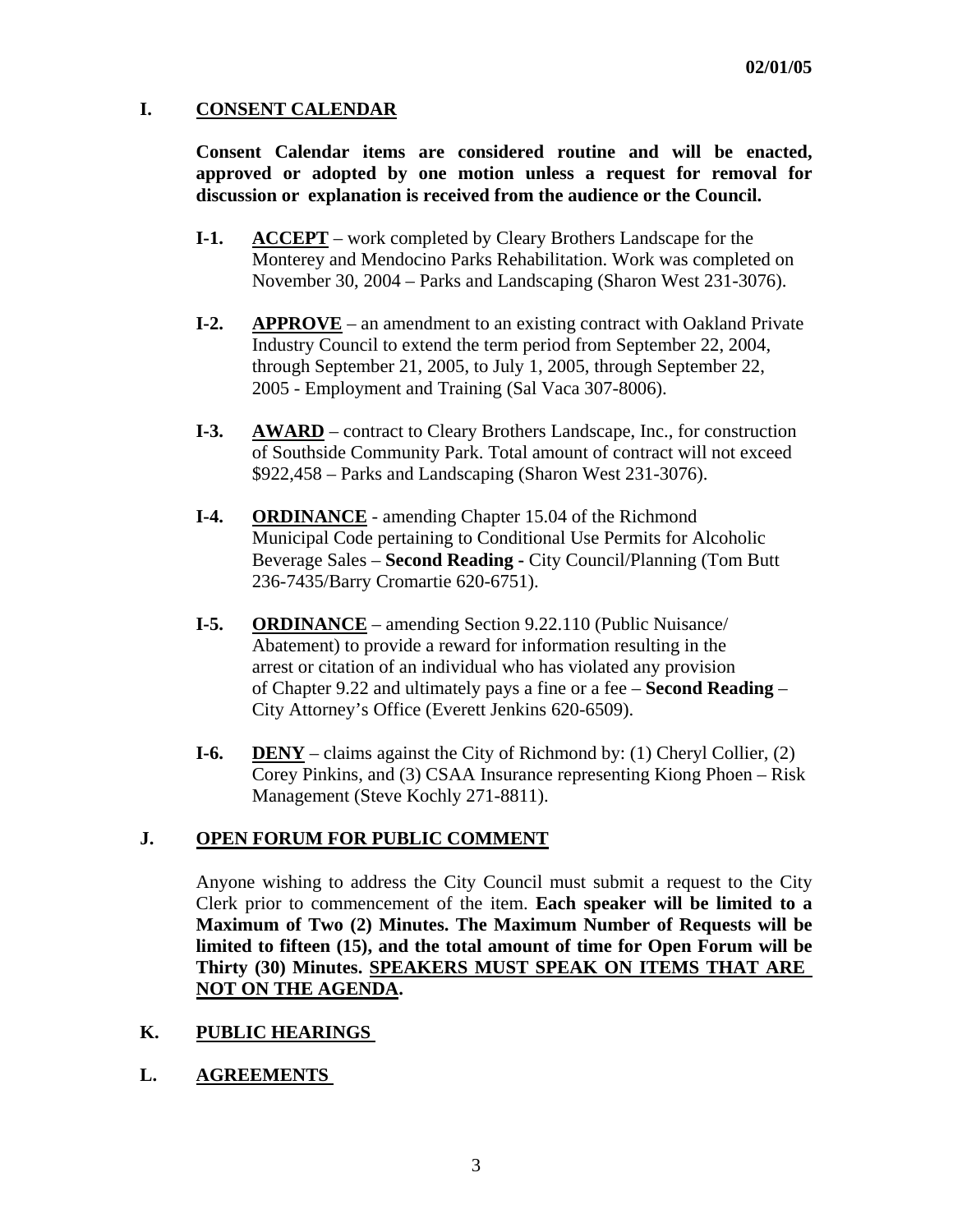# **M. RESOLUTIONS**

## **N. ORDINANCES**

 **N-1. ADOPT** – adding Chapter 13.57 to the Richmond Municipal Code pertaining to Neighborhood Improvement and Community Enhancement Districts (N.I.C.E) – **First Reading -** City Manager's Office (Jay Corey 620-6511).

## **O. COUNCIL AS WHOLE**

- **O-1.** Response by the City of Richmond to the State Audit Report Finance Department (Pat Samsell 620-6740).
- **O-2.** Staff report regarding closing out the Richmond Parkway Project Councilmember Butt (236-7435).
- **O-3.** Consider amending Section 6.02.150 of the Richmond Municipal Code relating to permits – Councilmembers Butt and McLaughlin.
- **O-4.** Discussion regarding amending the City Charter to change the position of City Attorney from Council appointed to an elected position - Mayor Anderson (620-6503).
- **O-5.** Discussion to consider hiring a consultant to review the City Charter Mayor Anderson (620-6503).
- **O-6.** Discussion of the need for an overpass for vehicular traffic to cross the BNSF and Richmond Railroad tracks in the Marina Bay Neighborhood and to have the Redevelopment Agency use funds restricted to Marina Bay to fund a study to determine the best location and the cost of such a project – Councilmember Butt (236-7435).
- **O-7.** Discussion and appointment of a Blue Ribbon Committee for the Campus Bay Project – Mayor Anderson (620-6503).

# **P. CALL FOR BIDS AND PROPOSALS**

## **Q. COMMUNICATIONS**

## **R. REPORTS OF OFFICERS**

COUNCIL AND STAFF ONLY unless waived by six votes of the Council.